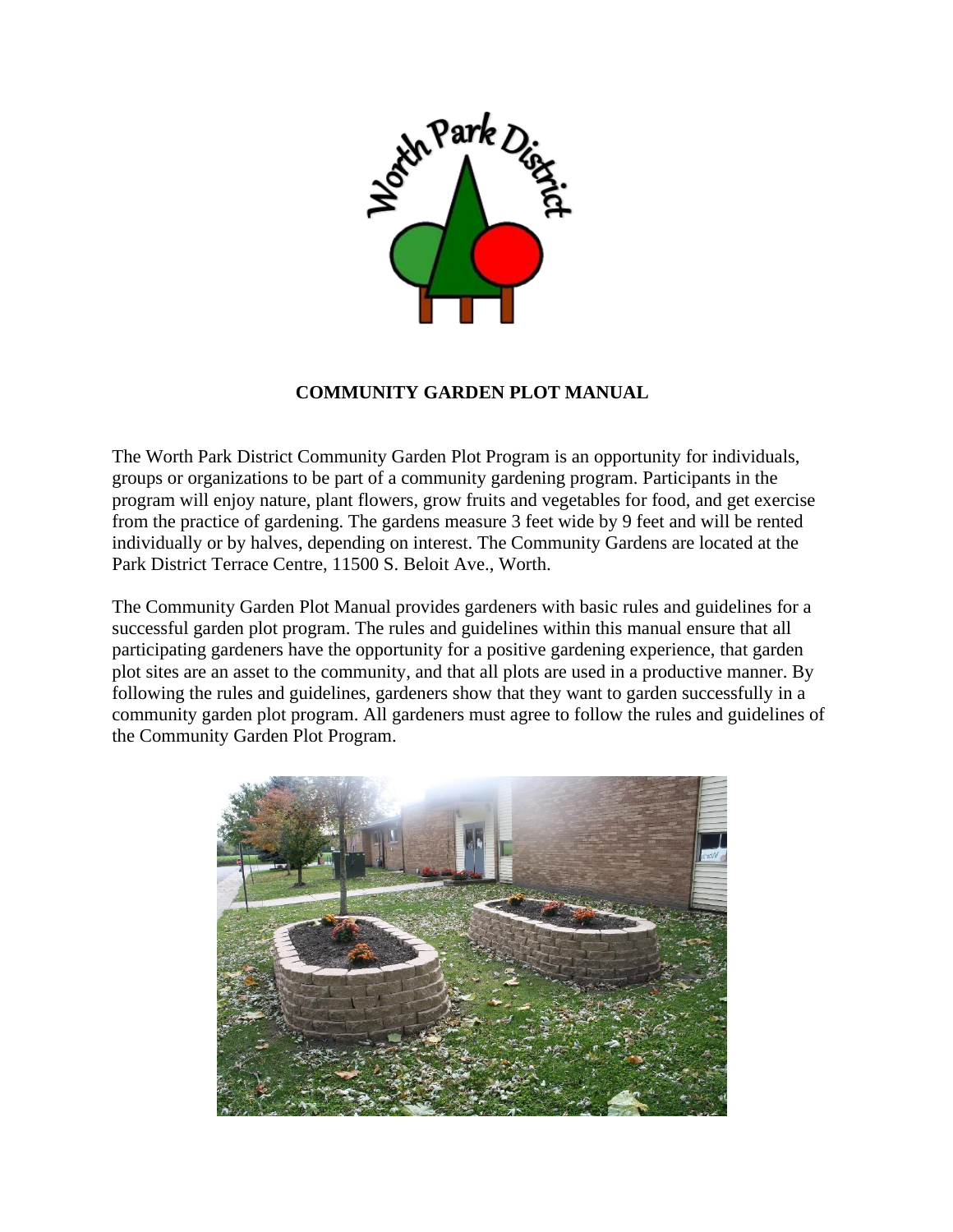# **ADMINISTRATION**

## **Rental Procedure**

Garden plots are rented on a seasonal basis. The cost is \$20 for residents and \$50 for nonresidents per plot.

## **Existing Plot Condition**

All plots are rented in their existing condition.

### **Inspection**

The Park District will inspect and contact gardeners whose plots are not in compliance with the rules, who interfere with neighbors, or whose plots are not used appropriately. Gardeners who fail to address a rules violation within seven (7) calendar days, or within an alternative timeframe specified by the Park District staff, risk losing their garden plot rental.

## **Plot Return Policy**

Gardeners may return their plots at any time by contacting the Worth Park District. Garden Plot renters may not give away or sublet their rented plot to other renters. All garden plot trades and terminations must be managed by the Park District.

#### **Safety**

Renters garden at their own risk. Since all plot locations are on a public land, the public cannot be banned from this area. The Worth Park District assumes no responsibility for any loss or damage to personal property, plants or produce at the Community Garden Plots.

Should illegal activities, such as theft, alcohol use, illegal planting, malicious damage, illegal dumping, etc. be observed, please contact the Worth Park District at (708) 448-7080.

# **GARDENER RULES**

- 1. All gardening activities must be contained within the plot boundaries as marked by the Park District.
- 2. The season begins May 1 (weather permitting). Gardeners should prepare their entire plot for gardening and begin planting by June 1. Complete fall clean-up by October 31. For a successful fall clean-up, please clear the plot of any weed blanket fabric, tomato cages, garbage, debris, concrete block, fencing, gardening tools and accessories.
- 3. The stakes and markings designating the boundaries of plots must not be removed at any time.
- 4. Plots must be neatly maintained to the boundaries May 1 to October 31.
- 5. All trash is the responsibility of the gardener to remove and dispose of properly off-site. This includes any and all non-biodegradable trash, garden waste or weeds.
- 6. Water must not be misused. No sprinklers can be attached to the water spigot.
- 7. Fence must have mesh fence materials. The total height of the fence and strand of string or wire is not to exceed 3 feet.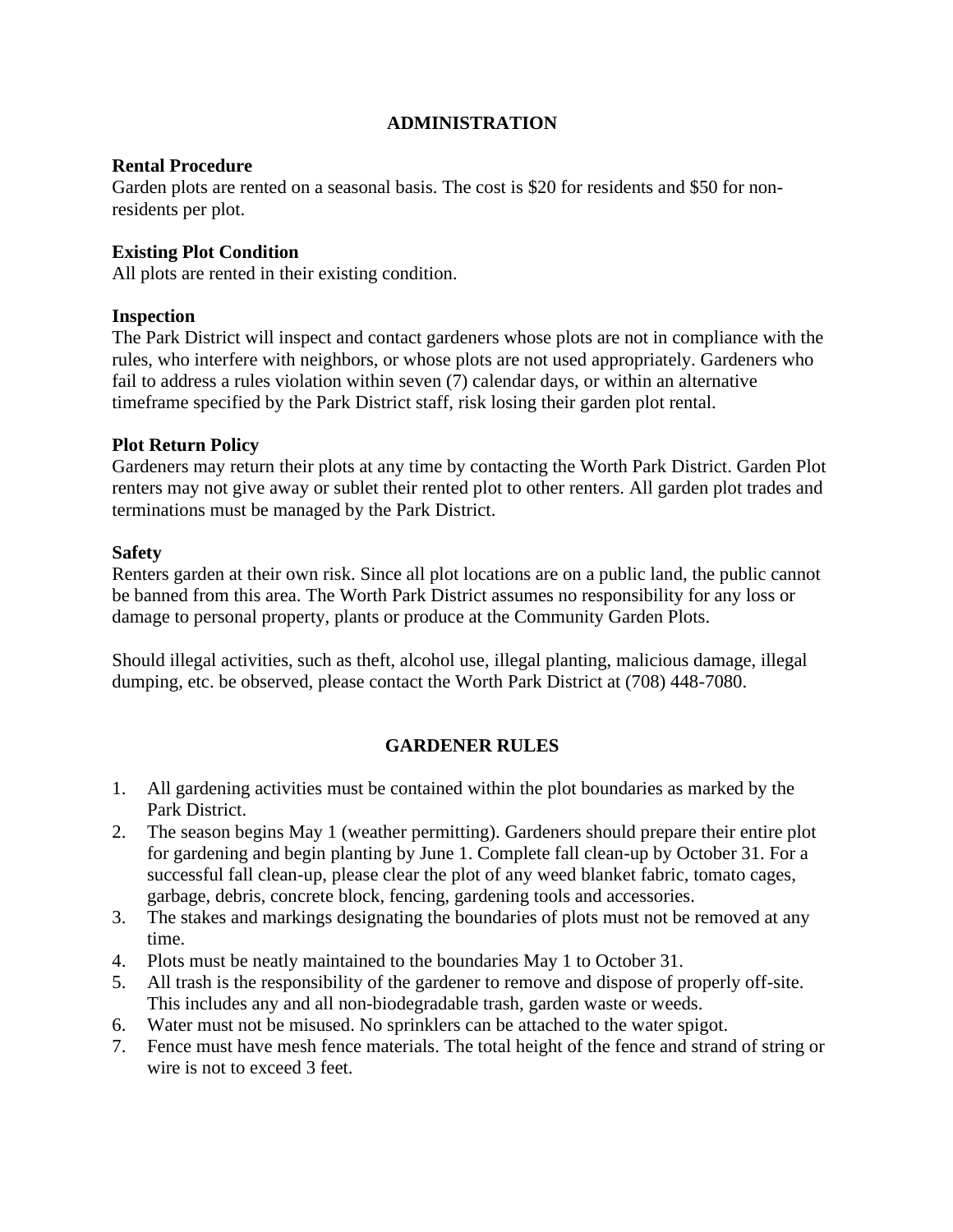- 8. Fence posts or other structures may not be used outside the plots.
- 9. Pets are not allowed inside the plot area.
- 10. Plot renters that do not plant, maintain or properly remove debris from plots will lose gardening privileges and are subject to clean-up fees.
- 11. Proper attire including shoes and shirts must be worn at all times.

# **GARDENER INFORMATION**

## **Gardener Eligibility**

The following criteria will establish eligibility for garden plot rentals:

- 1. Rental contracts must be signed and returned by May 1.
- 2. Plot renters must grow food in the plots for personal consumption. Food may not be grown for commercial purposes.
- 3. Must comply with the Agreement and Code of Conduct.

# **Gardener Responsibilities**

- 1. All plots must be planted by June 1. The Park District will reassign unplanted plots without refund after June 1.
- 2. Before planting, gardeners should check the numbered stake to be certain they are on the correct plot. If gardeners are not sure of the plot number, they should contact the Park District before planting. The Park District is not responsible for costs incurred for replanting.
- 3. It is suggested that string is used to make the boundary of each plot's lines. This make the boundaries visible to adjacent gardeners. The Park District will take care of areas surrounding the garden site. Plots are not to extend beyond the designated boundary lines.
- 4. While the Park District tills the soil at the beginning of the season, gardeners may need to till just prior to planting.
- 5. Gardeners are expected to weed and maintain their entire plot(s) throughout the season until closing on October 31. Trash barrels will not be provided.
- 6. If weeds are growing 6" tall on more than 1/3 of your plot for longer than seven days or if you have extended your plot beyond the assigned boundary lines, you will be contacted by the Park District by phone/email. Gardeners will then have one week from the day they are notified to take the appropriate action before the plot is mowed/removed. Gardeners are expected to plan for their plot to be maintained during any extended absences.
- 7. If gardeners fail to maintain their plot, the Park District will resume maintenance and they will not receive priority registration for the following year.
- 8. Plastic bags, rocks, string, wooden stakes or other materials should not be left in the garden aisles. These objects can be very dangerous and destructive when mowing. It is the gardener's responsibility to remove items from the plot area at the end of the season.
- 9. Gardeners that do not have all items list above removed, will be assessed a \$100 clean-up fee.